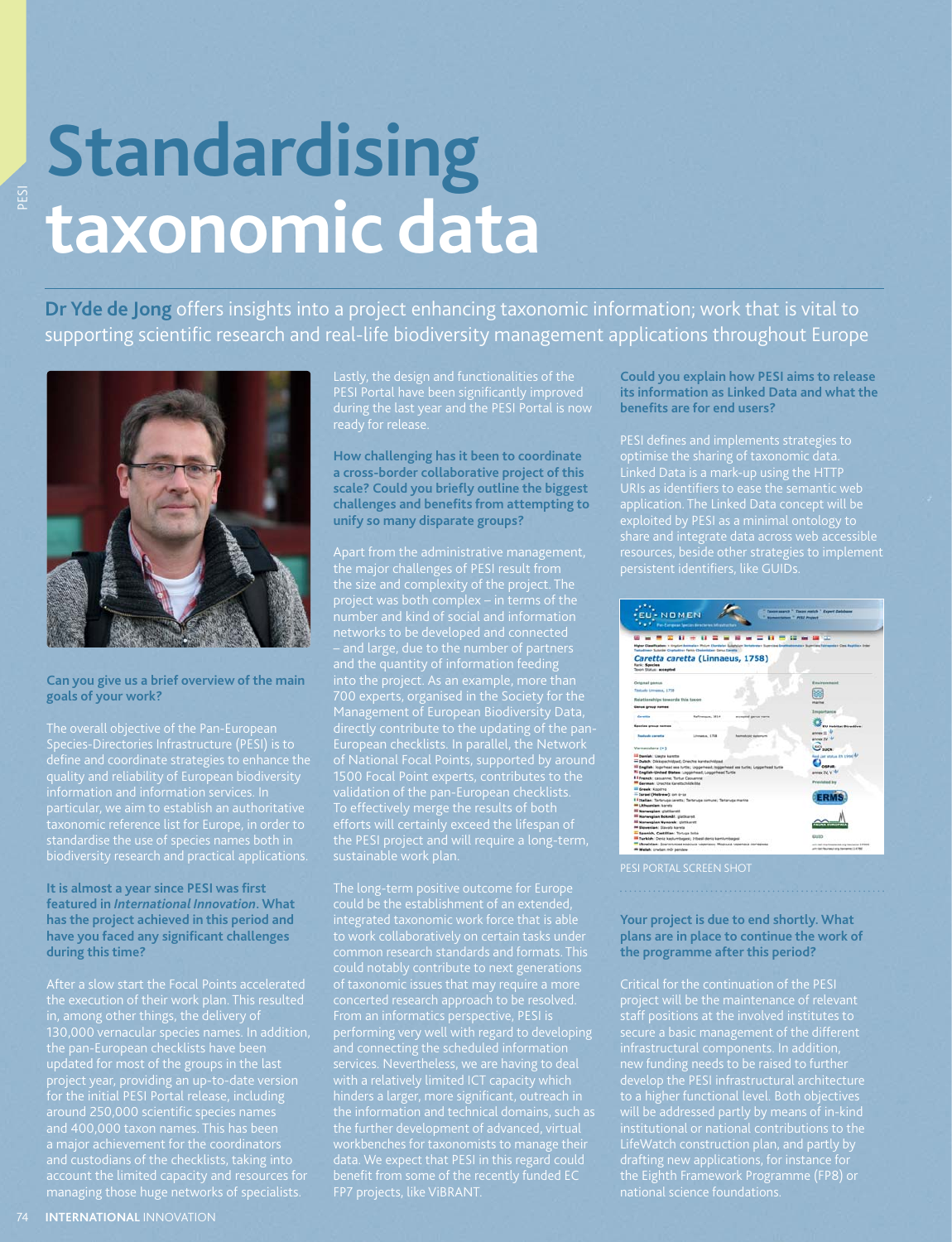

Amsterdam and is proving essential for supporting European biodiversity research and management initiatives **GIVEN THE PERVASIVE** issues related to climate coordinating the delivery of a comprehensive

change and global warming, and the resulting changes to ecosystems, the need to improve our management of the Earth's biodiversity has never been more pressing. However, before we can properly tackle this mammoth task, we need to make sure our taxonomic information is accurate. The correct use of species names is absolutely essential for proper biodiversity management, and a fundamental component of this is the availability of taxonomically validated standardised nomenclators (or name databases), so that researchers and policy makers alike can be assured that they are working with the correct species.

There are a number of initiatives happening within the European Research Area (ERA) to help develop systems that will assemble and integrate taxonomic information. For example, ViBRANT is attempting to accumulate species datasets into standardised web interfaces (so-called 'Scratchpads'), and 4D4Life is contributing to the preparation of a global catalogue of species names by bringing together a number of separate taxonomic databases into the Catalogue of Life initiative. This work is very valuable, but adequate access to taxonomic information remains scarce in terms of availability (lacking completeness), connectedness (lacking effective integration), and reliability (lacking consistency), hindering a synthesised use of biodiversity information on the Internet for European users.

## **OPEN-ACCESS INFRASTRUCTURE**

Networks of taxonomic and biological experts have been working on a solution to this problem. The Pan-European Species-Directories Infrastructure (PESI) project is focused on

Taxonomic Backbone for Europe through the inter-operation of existing data infrastructures. The PESI initiative, funded by the European Union under the Research Infrastructures division of the Seventh Framework Programme (FP7), is being led by the University of Amsterdam and involves 40 partner organisations from 26 countries.

## PESI is a three-year project that kicked off in May 2008 and is now close to completion. Overseeing this bold initiative is Dr Yde de Jong, who is based at the Zoological Museum in Amsterdam. The initiative represents the next step in integrating and securing taxonomically authoritative species name registers that underpin the management of biodiversity in Europe. PESI seeks to integrate the three main all-taxon registers in Europe, namely the European Register of Marine Species, Fauna Europaea, and Euro+Med PlantBase, in coordination with EU-based nomenclators and the network of EU based Global Species Databases. As such, it is a standards-based, quality controlled, expertly validated, openaccess infrastructure for research, education and data management.

## **A TAXONOMIC HUB OF EUROPE**

PESI coordinates strategies designed to build the quality and consistency of European biodiversity information, by integrating the infrastructural components of five major community networks on taxonomic indexing into a joint work programme. This will result in functional knowledge networks of taxonomic experts and regional focal points, which will collaborate on the establishment of standardised and authoritative taxonomic data.

One of the major components of the PESI project is the 'PESI data warehouse' which hosts the integrated Taxonomic Backbone for Europe. This data warehouse includes an index of species names associated with a number of attributes, such as synonyms, their place in the management phylogeny and their geographical distribution. The data content results from the integration of the earlier pan-European checklists into a unified directory, following advanced routines on data verification and harmonisation. These routines are laid down in the so-called 'PESI Common Data Model store' (PESI CDM-store), a component of EDIT's Cybertaxonomy Platform. "The PESI data warehouse is also the decisive layer to optimise and implement mechanisms,' explains de Jong, "allowing unambiguous crosslinks to, and compatibility with, other biodiversity information services, like persistent identifiers, standardised vocabularies and exchange formats." He is convinced that this component is crucial to secure the stability of the European Taxonomic Backbone and its interoperability with other data sources. From the 'PESI data warehouse', datasets are disseminated to various external services, like

Syria

### PESI INFRASTRUCTURAL COMPONENTS



WWW.RESEARCHMEDIA.EU

Gulf of Aden